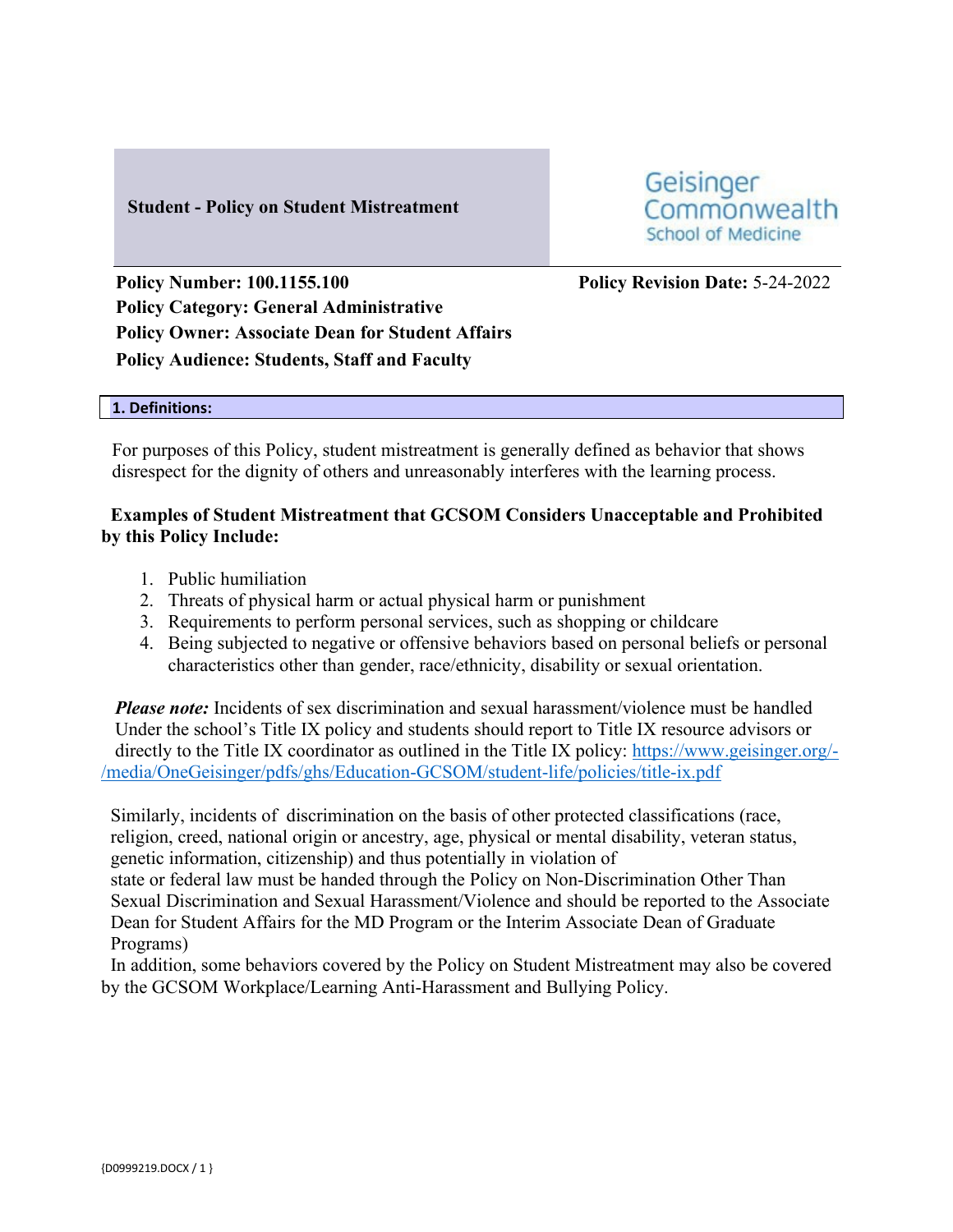**2. Medical Curriculum Committee Review:**

Last Review: Medical Curriculum Committee May 24, 2022

#### **3. Introduction / Purpose:**

Geisinger Commonwealth School of Medicine is committed to maintaining an environment where there is mutual respect between students, faculty, staff, and fellow students. Behavior that is abusive or mistreats students or others in the learning environment is prohibited.

.

#### **4. Governance and Enforcement:**

Vice Dean, Associate Dean for Student Affairs, Chief Diversity Officer, Chief Medical Officer, Designated Institutional Official (Residency Programs).

#### **5. Policy:**

GCSOM defines mistreatment as behavior that shows disrespect for students and unreasonably interferes with their learning process. Such behavior may be verbal (e.g., swearing, humiliation), electronic, emotional (e.g., neglect, a hostile environment), and/or physical (e.g., threats, physical harm). When assessing behavior that might represent mistreatment, students are expected to consider the conditions, circumstances, and environment surrounding such behavior.

#### **THIS POLICY INCLUDES:**

- Standards for Conduct in the Teacher-Learner Relationship
- Reporting and Investigating Allegations of Mistreatment
- Dissemination of Policy and Education
- Appeal Process

# **STANDARDS FOR CONDUCT IN THE TEACHER-LEARNER RELATIONSHIP:**

(For additional information, *see Policy on Teacher-Learner Relationship in Policy section of the Student Bulletin*).

GCSOM is a professional school that trains physicians, scientists, and other professionals, many of whom will be entrusted with the lives and well-being of others. GCSOM, therefore, must assure that its students learn in an environment that fosters mutual respect and the values of professionalism, ethics, and humanism in the practice of medicine and related disciplines.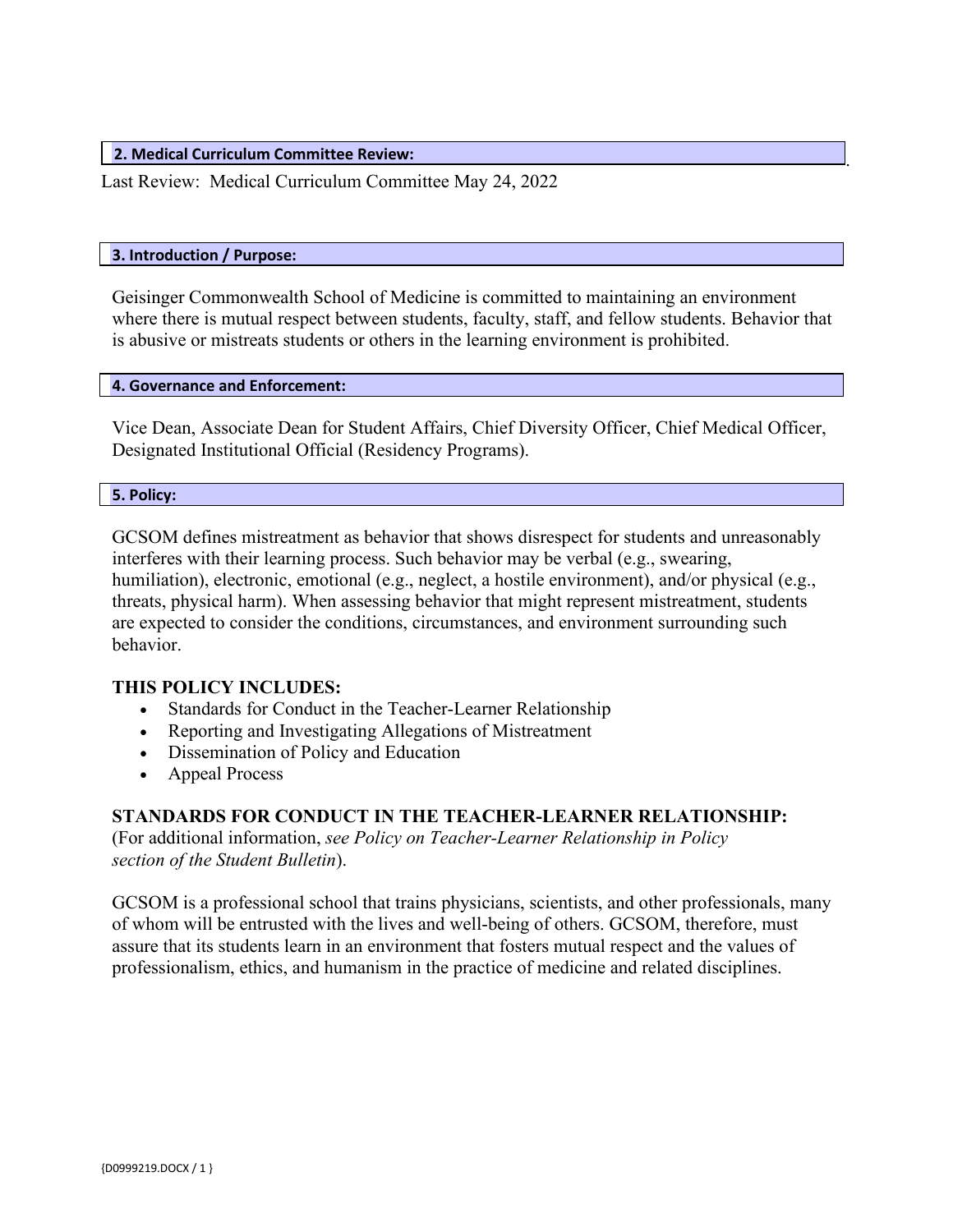An environment conducive to learning requires that faculty, students, and staff treat each other with civility. Since faculty serve as role models for students and potentially influence career advancement of students through evaluations and references, the members of the faculty bear responsibility to assure that students are treated fairly and with respect in the learning environment.

The learning environment includes GCSOM facilities (e.g., classrooms and laboratories,) and affiliated settings (e.g., hospitals, clinics, research institutions, and businesses) where students learn. The quality and worth of a GCSOM education rests not only in the excellence of the curriculum content and the skills that are taught, but also in the examples provided by humane and ethical physicians, educators, and scientists who respect their colleagues in health care education and delivery, their patients, and one another.

Students are also expected to be respectful of one another and of the faculty, staff, and support staff that they encounter in the classroom, laboratory, and clinical settings.

GCSOM does not tolerate incivility, verbal, electronic, or physical abuse, exploitation, or mistreatment of students or one another. Personal humiliation and the use of psychological or physical punishment are unacceptable as teaching methods.

# **REPORTING AND INVESTIGATING ALLEGATIONS OF MISTREATMENT OF MEDICAL STUDENTS:**

GCSOM believes that the standards of appropriate conduct in the educational setting are generally respected and practiced throughout the GCSOM. GCSOM recognizes, however, that there are occasions when the intensity and pace of study and work, and the differing expectations that members of its pluralistic, diverse community bring to their work and study, may lead to perceived or to real incidents of inappropriate behavior on the part of faculty, residents, staff, patients, and students towards students.

When this happens, GCSOM is committed to providing mechanisms to assist students and improve the learning environment. This includes procedures for establishing the facts through a fair process that respects, to the extent possible, the rights and confidentiality of the involved parties.

Students who wish to come forward and report inappropriate behavior on the part of a faculty, resident, staff member, patient, or peer may do so without fear of retaliation or reprisal. Students can expect that confidentiality will be maintained to the extent possible consistent with conducting a fair and thorough review, as well as providing for the safety and security of individuals and the GCSOM community.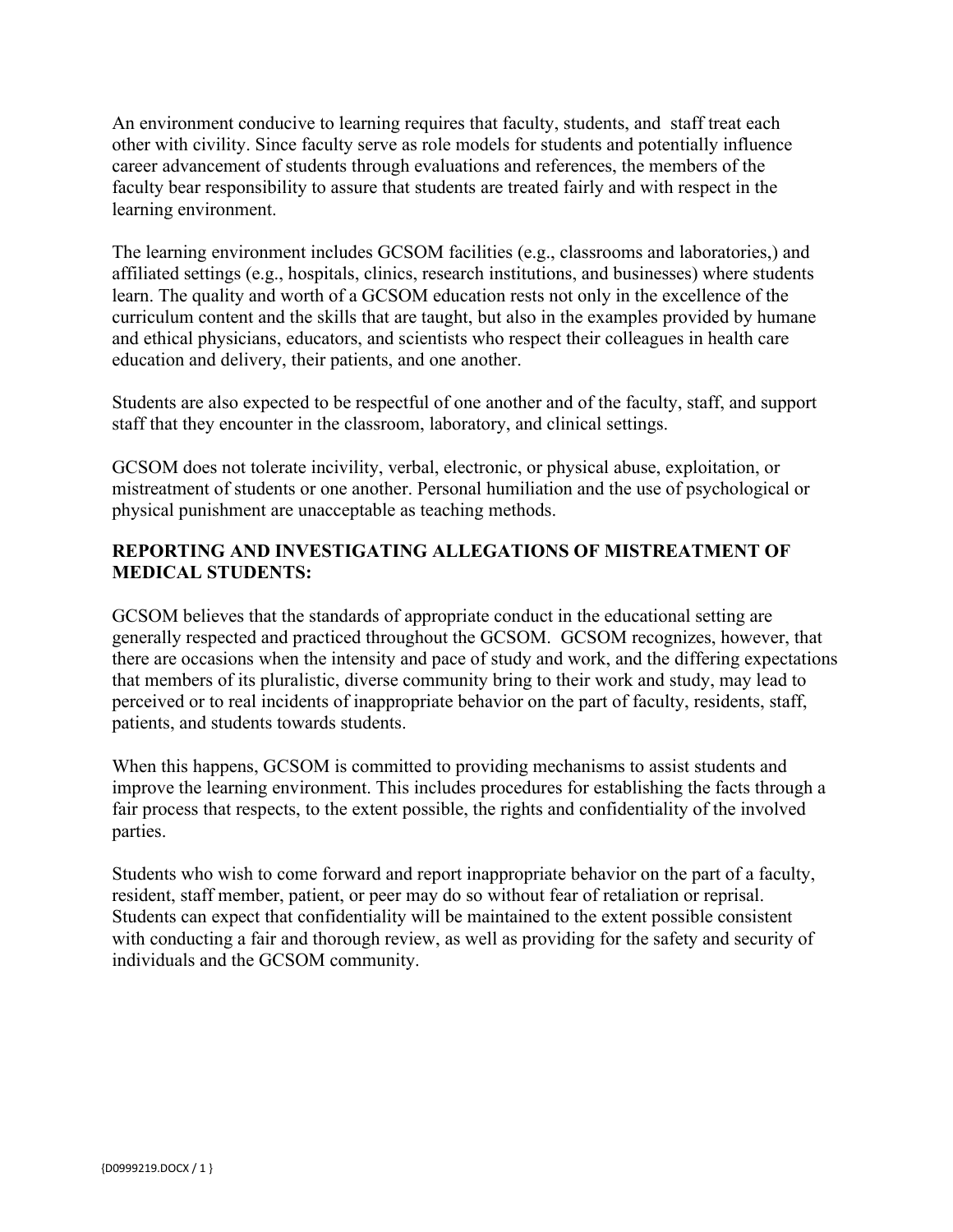## **RESOURCES FOR INFORMAL RESOLUTION:**

Students may be reluctant to discuss mistreatment for fear of being identified or for fear of reprisal, yet they often want alleged mistreatment incidents to be investigated.

To provide students with the opportunity to informally discuss forms of student mistreatment (other than alleged discrimination on the basis of classifications protected under federal and state law), a student can seek the assistance and counsel of an advisor by presenting to the Associate or Assistant Dean of Student Affairs, their Regional Assistant Dean of Student Affairs, or a trusted faculty member.

Students who seek the assistance and counsel of one of the advisors listed above can request that discussions be confidential and that no one else will be contacted without the permission of the student unless the situation holds a potential of immediate harm to the student or to others.

The role of the advisor is to hear the student's concerns, provide information related to GCSOM policies and procedures for reporting incidents of mistreatment, and support the student as they engage in decision making related to pursuing the matter through informal or formal resolution channels.

 Students may choose to resolve a concern informally, either through direct communication with another individual or group of individuals (e.g., faculty, staff, residents, or other students) and/or with the assistance of an advisor as outlined above. GCSOM and healthcare affiliate policies and procedures should be supportive in these efforts. Many incidents of mistreatment are amenable to resolution in this manner.

In addition, students can provide open-ended feedback and, therefore, informally report incidents of perceived mistreatment on their course evaluation forms, the Learning Environment Survey and Learning Environment Report Form. Information from these sources is reviewed and referred to the Vice Dean, Associate Dean for Student Affairs, and Learning Environment Committee for further action as warranted. It should be noted that the GCSOM is limited in the actions it can take regarding incidents of mistreatment that are reported anonymously.

GCSOM also provides an Ethics Hotline (844-600-0042) through the Geisinger system and an online Lighthouse Reporting link that is managed by an outside vendor: [https://www.lighthouseservices.com/\\_StandardCustomURL/IncidentLandingPageV2.asp](https://www.lighthouseservices.com/_StandardCustomURL/IncidentLandingPageV2.asp) These resources provide alternate means to report alleged incidents of mistreatment and offer options for both signed and anonymous reports. Reports received through these avenues are referred to Student Affairs for further review and disposition.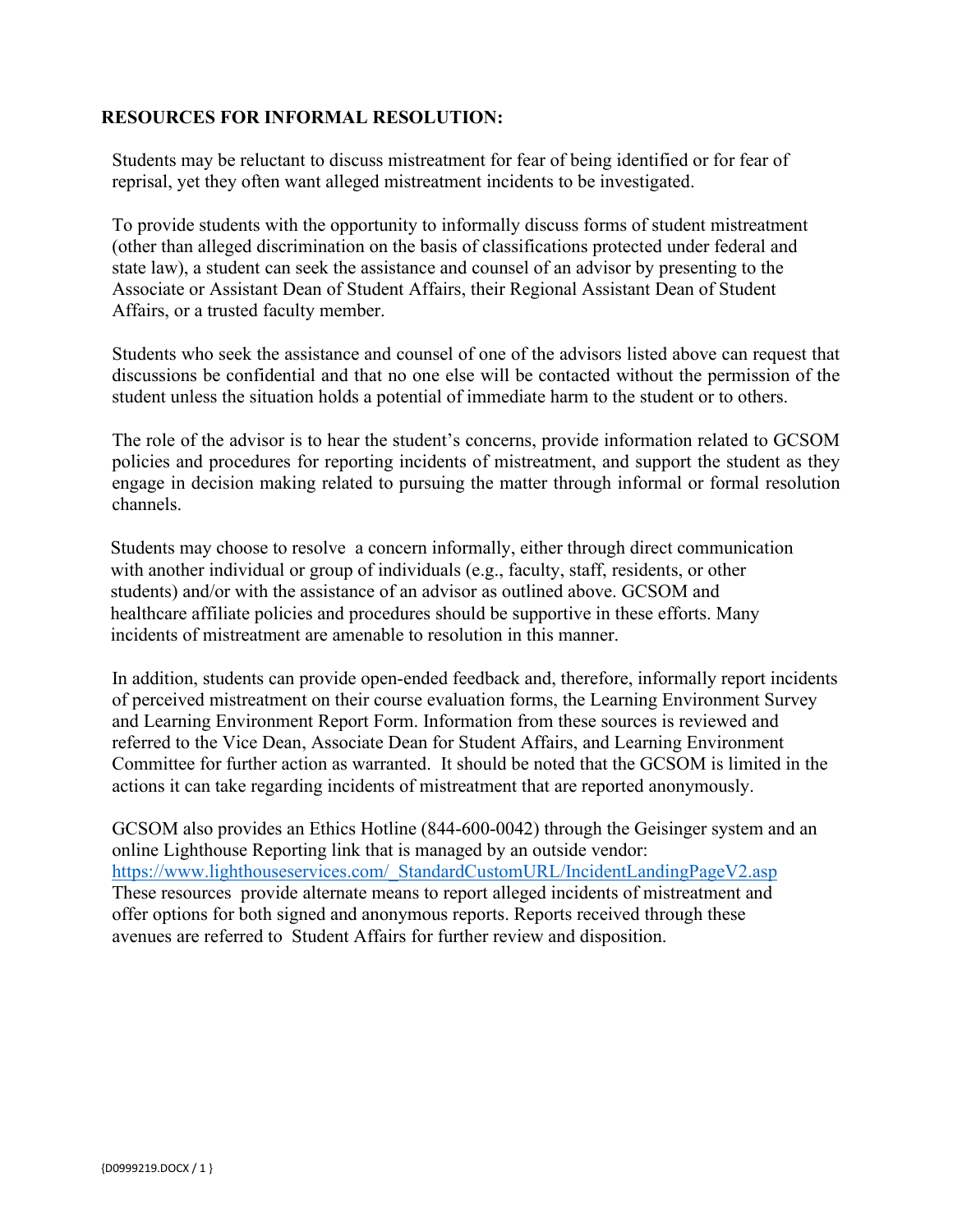## **RESOURCES FOR FORMAL RESOLUTION:**

A student who chooses to file a formal complaint must do so in writing to the Associate Dean for Student Affairs or Regional Assistant Dean for Student Affairs. Written grievances are preferred. However, if a student is only able to provide an oral grievance, the grievance will be converted to writing by staff and then reviewed by the student for accuracy. The statement should be as specific as possible regarding the actions(s) or inaction(s) that precipitated the report: date; place; persons involved; efforts made to resolve the matter informally (if applicable); and the remedy sought.

## *If the report alleges mistreatment by a student:*

Students may file a formal report of student mistreatment perpetuated by a peer to the Associate Dean for Student Affairs or a Regional Assistant Dean of Student Affairs who will review the report and may refer it to the Committee on Academic and Professional Standards (CAPS). (*For information on the CAPS process, please see the Policy on Academic and Professional Standards Governing the MD Program in the Policy section of the Student Bulletin.*) The Committee on Academic and Professional Standards (CAPS) is a standing committee that responds to reports of violations of GCSOM's academic and professional standards within the student body.

## *If the report alleges mistreatment by anyone other than a peer:*

Students may file a formal report of student mistreatment perpetuated by anyone other than a peer to the Associate Dean of Student Affairs or a Regional Assistant Dean of Student Affairs.

On receipt of a written complaint, the Associate or Regional Assistant Dean of Student Affairs or their designee will consult with the Vice Dean who will appoint an ad hoc committee to investigate the complaint within ten business days.

The ad hoc committee will conduct a prompt, thorough, and fair investigation of the complaint. The investigation will include an interview with the complainant and respondent and an opportunity for the complainant and respondent to present witnesses and other evidence. The investigation may also include interviews with witnesses, interviews with concerned parties, review of oral or written statements, or other appropriate inquiries as indicated by the complaint and evidence.

Students may request that an administrator or faculty advisor attend the ad hoc committee meeting with them during the investigation of the incident. Completely anonymous complaints will not result in any action or referral to an ad hoc committee. Students wishing to submit anonymous reports should reference the informal resolution section of this policy.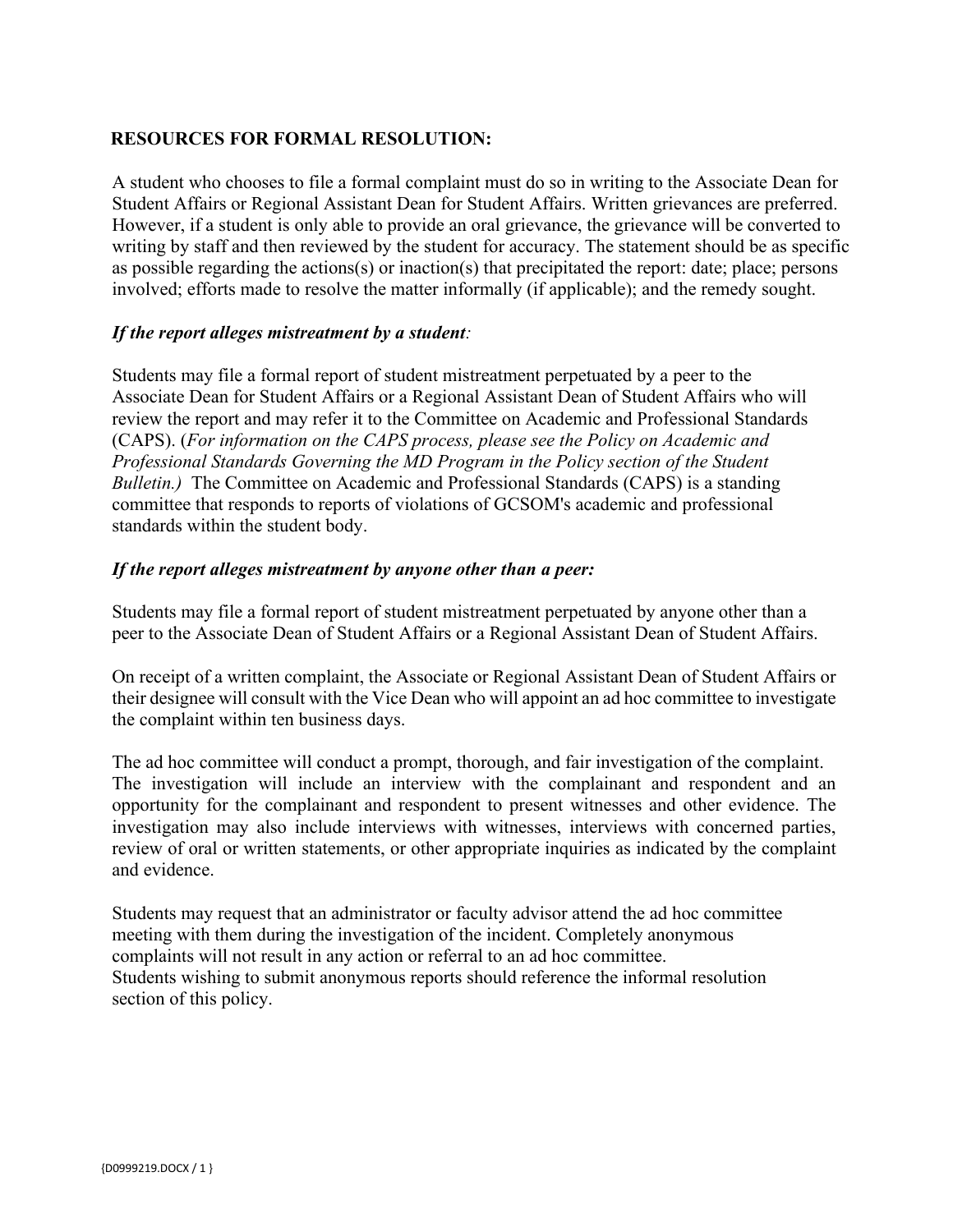Investigations of mistreatment in the clinical learning environment may be investigated during or after the course/clerkship is over upon the student's request. The Regional Associate Dean/Regional Assistant Dean of Student Affairs can remove a student from a clinical learning environment at any time for reassignment, if needed.

#### **Ad hoc committee composition:**

.

- 1. For a complaint against a resident or fellow, the committee will include the ACGME/Designated Institutional Official, the specific residency or fellowship director, the relevant Chief Medical Officer (or designee), VP for Human Resources (or their designee), a faculty member of the student's choosing, and a designated faculty contact assigned to communicate with the student asserting the complaint.
- 2. For a complaint against a faculty member, the committee will include the Associate Dean for Education Administration, the relevant department chairperson, a faculty member of the student's choosing, and a designated faculty contact assigned to communicate with the student asserting the complaint.
- 3. For a complaint against a graduate student, the committee will generally include the Interim Associate Dean of Graduate Programs, the relevant department chairperson, a faculty member of the student's choosing, and a designated faculty contact assigned to communicate with the student asserting the complaint.
- 4. For a complaint against a GCSOM staff member, the committee will generally include the VP Finance or their designee, the appropriate staff supervisor, a faculty member of the student's choosing, and any designated faculty contact assigned to communicate with the student asserting the complaint.
- 5. For a complaint against personnel at an affiliated clinical site, the committee will include the appropriate staff supervisor, the Chief Medical Officer and Vice President of Human Resources (or their equivalents) at the affiliate, or their designees, a faculty member of the student's choosing, and any designated faculty contact assigned to communicate with the student asserting the complaint.

## **Ad hoc committee process:**

The Vice Dean will refer the complaint to an ad hoc committee which will proceed in the following manner:

- 1. The ad hoc committee will conduct a prompt, thorough, and fair review. The ad hoc committee will select a chair to coordinate the process and communicate recommendations to the Vice Dean. The ad hoc committee will interview the individual submitting the complaint who may present witnesses and additional information. Students may request that an administrator or faculty advisor attend the ad hoc committee meeting with the student during the investigation of the incident.
- 2. In all cases, the person against whom the complaint is made will have the opportunity to review the evidence presented to the ad hoc committee, to address the committee, to present witnesses, and to present additional information.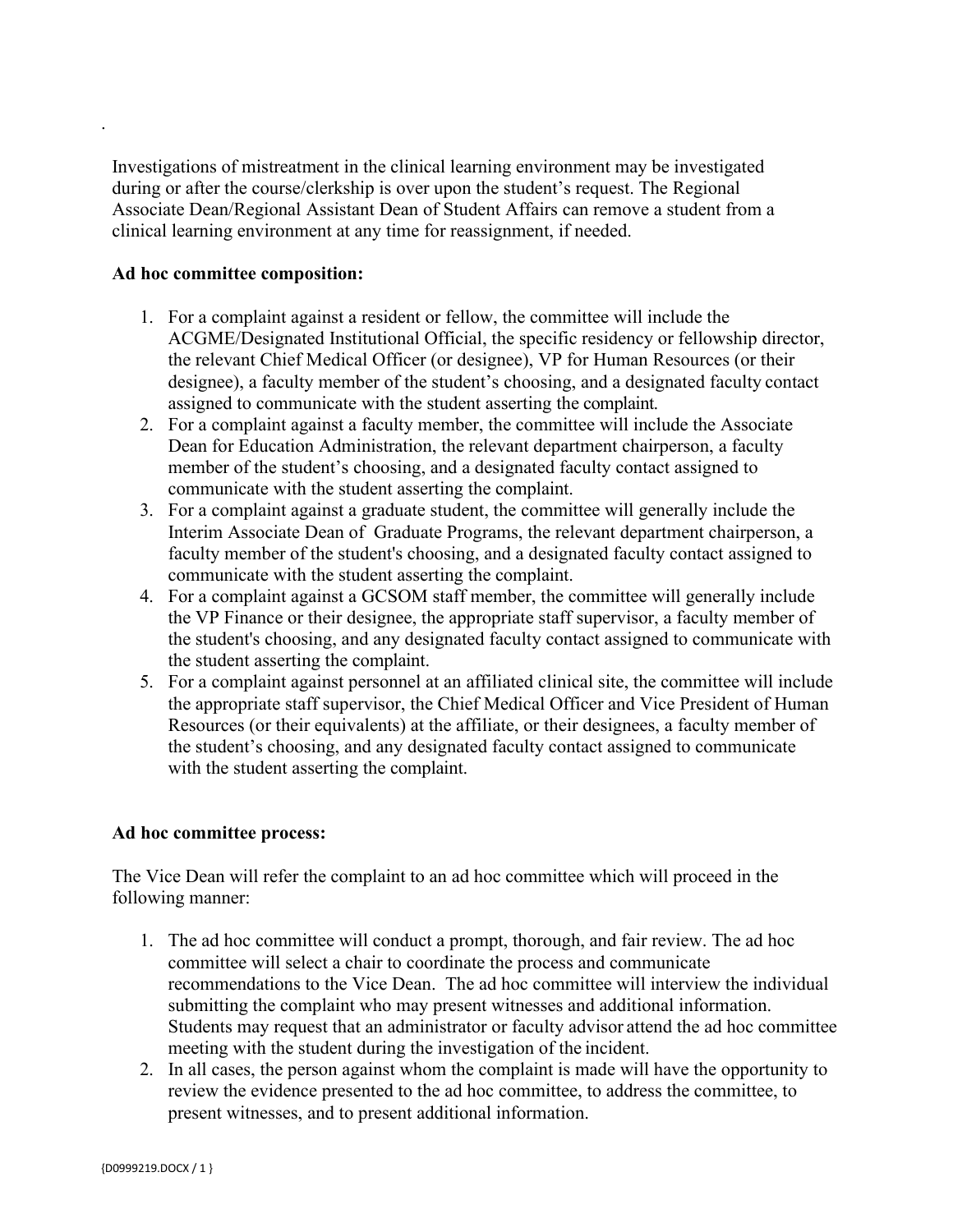- 3. After completion of its investigation, the ad hoc committee will make a recommendation to the Vice Dean for an appropriate action. The Committee may: a) find that no mistreatment occurred and report that to the Vice Dean; b) recommend that the complaint be resolved between the parties and report that recommendation to the Vice Dean; or c) find that mistreatment occurred and refer the matter with specific findings and recommendations for corrective action to the Vice Dean
- 4. The Vice Dean will communicate to the student that an action was or was not warranted maintaining confidentiality as much as possible for all involved.
- 5. Any disciplinary proceedings must be conducted, and any suspension, termination, or other discipline must be imposed in accordance with the existing personnel policies and procedures if applicable.
- 6. Recommendations from the Vice Dean regarding a resident, fellow, or staff member at a Geisinger Health System site or other affiliated clinical site shall result in appropriate disciplinary action by the affiliate, in the context of their own policies and procedures. In the case of faculty members, suspension from all teaching activities may be considered. Intermediate actions might include a formal verbal or written reprimand and/or requirement to complete an educational or therapeutic activity addressing the behavior that led to the complaint.
- 7. Retaliatory action of any sort during or following the investigation will be specifically prohibited, and written warning to this effect will be promptly provided to the parties under investigation.

# **DISSEMINATION OF POLICY AND EDUCATION:**

GCSOM is committed to preventing and remedying mistreatment of students. To that end, this policy and related procedures will be disseminated among the GCSOM community.

In addition, GCSOM will periodically sponsor programs to inform students, residents, fellows, faculty, administrators, nursing staff, and other staff about student mistreatment and its resulting concerns; advise GCSOM community members of their rights and responsibilities under this policy and related procedures; and train personnel in the administration of the policy and procedures.

All medical students will receive an electronic copy of the Policy on Student Mistreatment as part of their orientation information, and it will be discussed during Phase 1, Phase 2, and Phase 3 orientation and during class meetings.

In addition, a statement regarding the policy will be posted on all pre-clinical and clinical courses in the Learning Management System. Each course director and clerkship director will be responsible for seeing that the Policy on Student Mistreatment is made known to their teaching faculty and to all students at the start of each course and required or elective clerkship.

Chairs and directors will be responsible for seeing that the policy and procedures are known to their faculty and discussed at departmental/center meetings and that it is discussed at all orientations of clinical faculty and house staff.